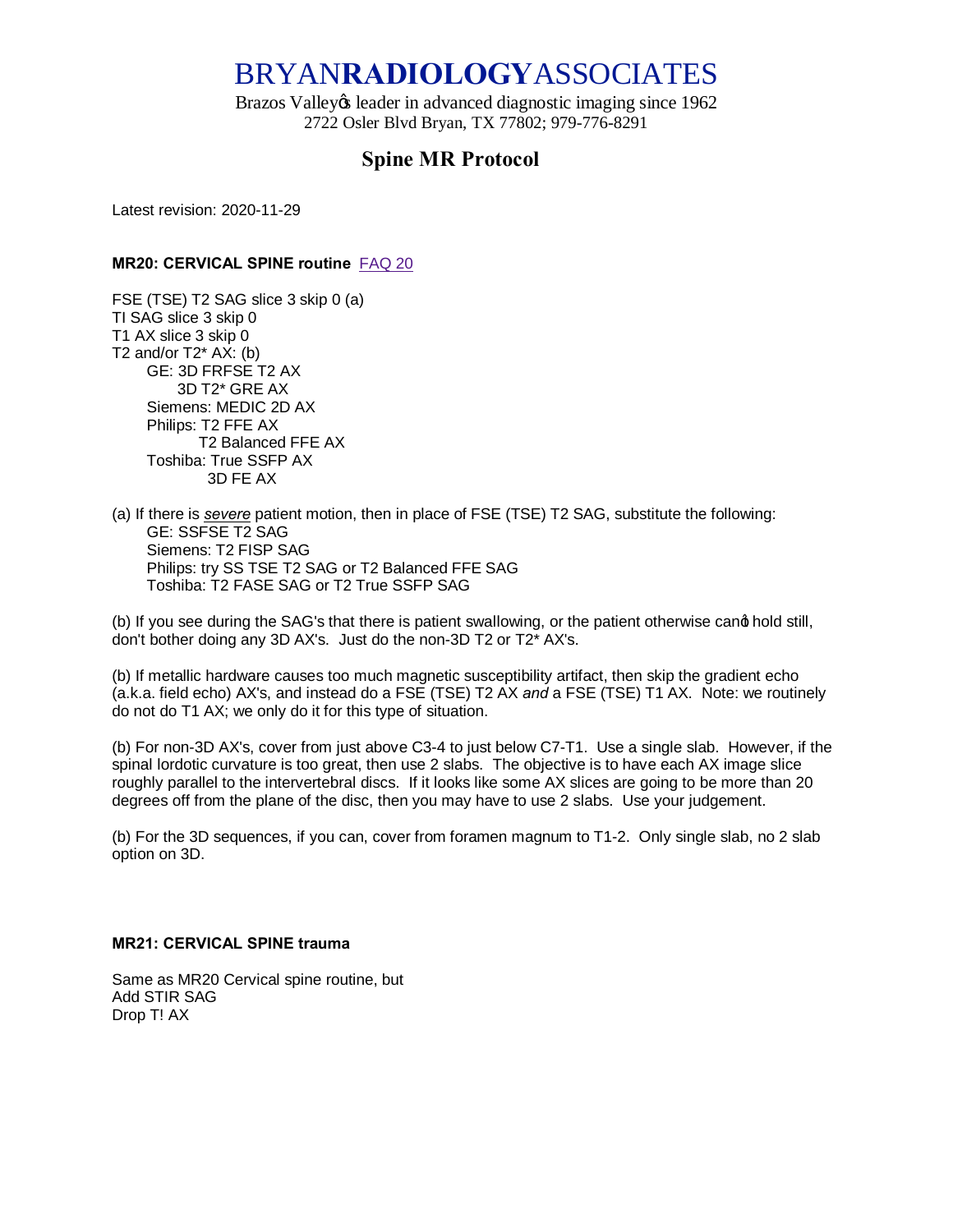### **MR22: CERVICAL SPINE contrast (non-infection)** [FAQ 20](https://sites.google.com/site/bryradprotocols/Home/frequently-asked-questions/faq-20)

It's a long scan: when scheduling, need approximately 1 hour slot Radiologists: don't tell the tech's to add any more sequences, like pre-GAD T1 AX [FAQ 22a](https://sites.google.com/site/bryradprotocols/Home/frequently-asked-questions/faq-22a)

T1 SAG FSE (TSE) T2 SAG (a) STIR SAG FSE (TSE) T2 AX (a) [FAQ 22b](https://sites.google.com/site/bryradprotocols/Home/frequently-asked-questions/faq-22b)  $T2^*$  AX GE: GRE AX Siemens: MEDIC 2D AX Philips: FFE AX Toshiba: Field echo AX GAD T1 SAG GAD T1 AX

On all AX's start at foramen magnum to just below C7-T1. (a) For GE machines that have it, use FRFSE T2 instead of the standard FSE T2, for both SAG and AX.

# **MR23: CERVICAL SPINE contrast infection**

Same as MR22 Cervical spine contrast (non-infection), except the GAD T1 SAG and GAD T1 AX should both be with FATSAT [FAQ 23](https://sites.google.com/site/bryradprotocols/Home/frequently-asked-questions/faq-23)

#### **MR24: LUMBAR SPINE routine**

T1 AX T1 SAG slice 3, skip 0 FSE (TSE) T2 SAG slice 3, skip 0 FSE (TSE) T2 AX STIR SAG

AX slices should be angled through the last 5 disc spaces from L1-2 through L5-S1

With regard to the *spinal canal*, do not just do AX slices through the disc space levels alone. Instead, be sure to include those portions of the spinal canal in between the disc space levels. In most cases, you can use 1 AX slab to cover L1-2, L2-3, and L3-4; then 2 other more steeply angled separate slabs to cover L4-5 and L5-S1.

If there is a transitional level, you should still do both FSE (TSE) T2 AX and T1 AX slices through the last 5 disc spaces, including the lowest level (i.e. the transitional level itself).

Pay close attention to the FSE (TSE) T2 SAG images as you scan: if there is a significant disc herniation or bone spur at T12-L1, then do additional TSE (FSE) T2 AX through that/those additional level(s) as appropriate. For the sake of time, don't do additional T1 AX through those extra levels.

#### **MR25: LUMBAR SPINE contrast**

Do the MR24 L-spine routine protocol, then add: STIR SAG GAD T1 SAG slice 3, skip 0 GAD T1 AX through levels of interest GAD T1 FATSAT AX through levels of interest [FAQ 25](https://sites.google.com/site/bryradprotocols/Home/frequently-asked-questions/faq-25)